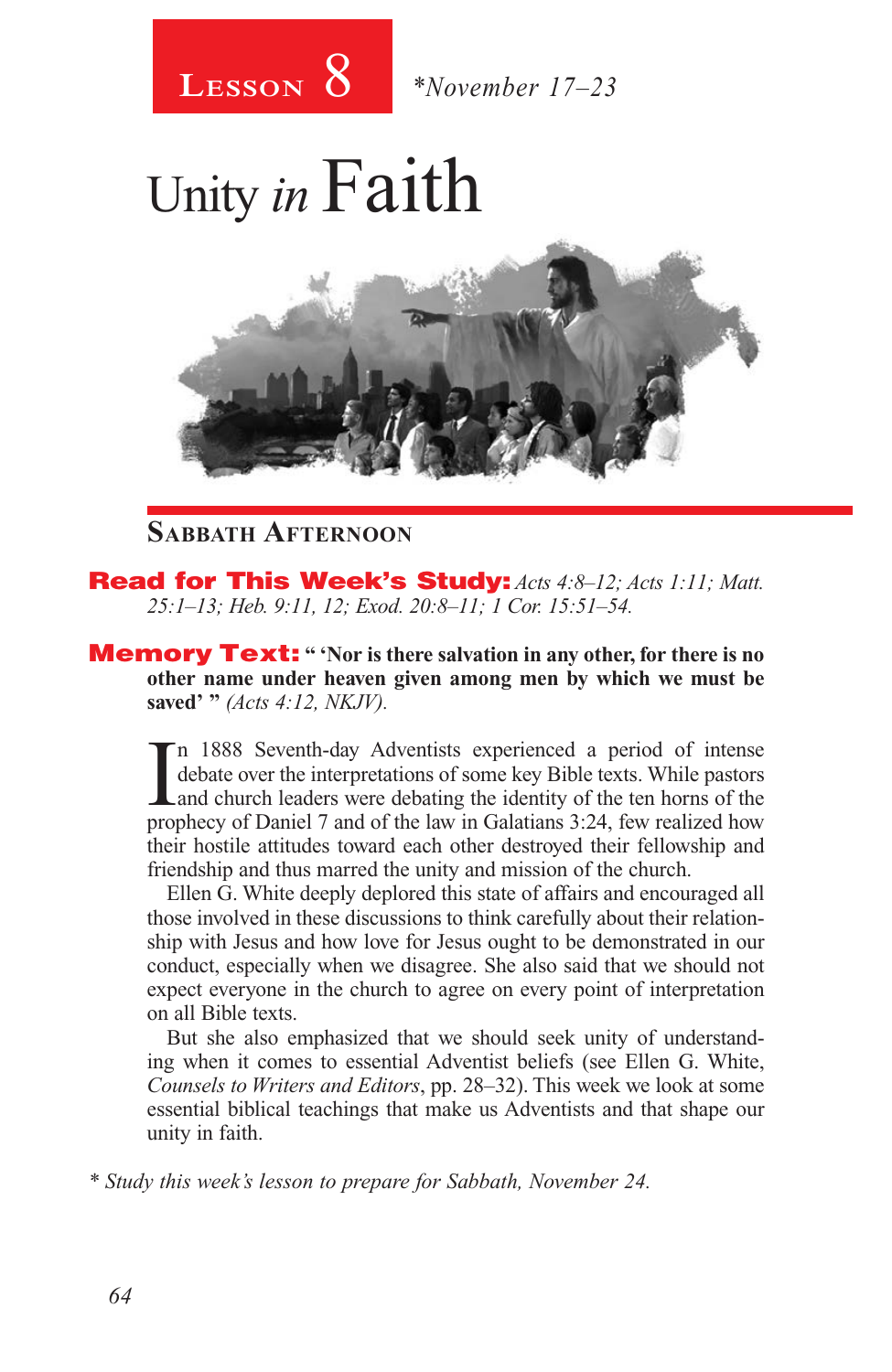## **Salvation in Jesus**

Although as Seventh-day Adventists we have much in common with other Christian bodies, our set of beliefs form a unique system of biblical truth that no one else in the Christian world is proclaiming. These truths help define us as God's end-time remnant.

\_\_\_\_\_\_\_\_\_\_\_\_\_\_\_\_\_\_\_\_\_\_\_\_\_\_\_\_\_\_\_\_\_\_\_\_\_\_\_\_\_\_\_\_\_\_\_\_\_\_\_\_\_\_\_\_

\_\_\_\_\_\_\_\_\_\_\_\_\_\_\_\_\_\_\_\_\_\_\_\_\_\_\_\_\_\_\_\_\_\_\_\_\_\_\_\_\_\_\_\_\_\_\_\_\_\_\_\_\_\_\_\_

Read **Acts 4:8–12, 10:43. What importance does Peter give to the place of Jesus Christ in his understanding of the plan of salvation?**

The apostle Paul told the Corinthians that the good news is "that God was in Christ reconciling the world to Himself" *(2 Cor. 5:19, NKJV)*. Christ's death is the means of our reconciliation with the Father, bridging the chasm left by sin and death. For centuries, Christians have pondered the meaning of Jesus' death, resurrection, and the reconciliation He came to accomplish. This process of reconciliation has been termed *atonement*, an old English word that originally meant "at-onement." This is a state of being "at one," or in agreement. Accordingly, atonement denotes harmony in a relationship, and when there has been estrangement, this harmony would be the result of reconciliation. Church unity is thus a gift of this reconciliation.

#### What **do the following passages teach about the meaning of Jesus' death and resurrection?**

*Rom.* 3:24, 25 *1 John 2:2*\_\_\_\_\_\_\_\_\_\_\_\_\_\_\_\_\_\_\_\_\_\_\_\_\_\_\_\_\_\_\_\_\_\_\_\_\_\_\_\_\_\_\_\_\_\_\_\_ *1 John 4:9, 10* \_\_\_\_\_\_\_\_\_\_\_\_\_\_\_\_\_\_\_\_\_\_\_\_\_\_\_\_\_\_\_\_\_\_\_\_\_\_\_\_\_\_\_\_

*1 Pet. 2:21–24* \_\_\_\_\_\_\_\_\_\_\_\_\_\_\_\_\_\_\_\_\_\_\_\_\_\_\_\_\_\_\_\_\_\_\_\_\_\_\_\_\_\_\_\_

Though we hold this belief in Christ's death and resurrection in common with many other Christian bodies, we proclaim it in the context of the "everlasting gospel" *(Rev. 14:6),* part of the three angels' messages of Revelation 14:6–12. As Seventh-day Adventists, we place an emphasis on these messages that no other Christian body does.

**How can you learn to keep before you at all times the reality of Christ's death and resurrection and the hope that it offers?**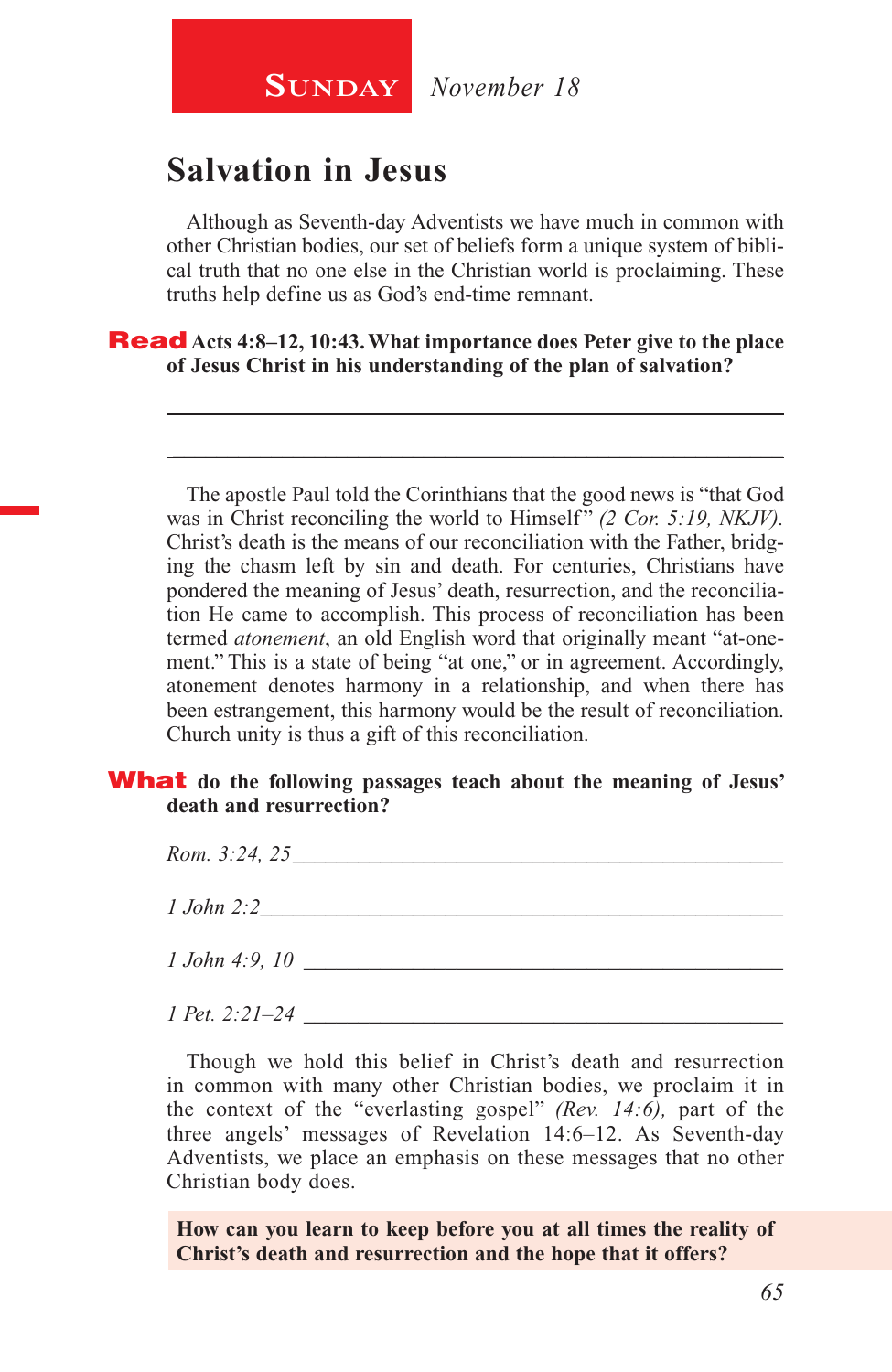### **Second Coming of Christ**

The apostles and early Christians considered Christ's return "the blessed hope" *(Titus 2:13, NKJV),* and they expected all the prophecies and promises of Scripture to be fulfilled at the Second Advent. Seventhday Adventists still hold firmly to this conviction. In fact, our name, "Adventist," states it unequivocally. All who love Christ look forward with anticipation to the day they will be able to share face-to-face fellowship with Him. Until that day, the promise of the second coming of Christ exerts a unifying influence on us as God's people.

What **do the following passages teach about the manner of Christ's return? How does this differ from some of the popular notions of Christ's return?** *Acts 1:11; Matt. 24:26, 27; Rev. 1:7; 1 Thess. 4:13–18; Rev. 19:11–16.*

The Bible repeatedly assures us that Jesus will come again to claim His redeemed people. When this event will happen should not be a matter of speculation, because Jesus Himself stated, " 'But of that day and hour no one knows, not even the angels of heaven, but My Father only' " *(Matt. 24:36, NKJV).* Not only do we not know when Christ is coming back, we have been told that we do not know.

\_\_\_\_\_\_\_\_\_\_\_\_\_\_\_\_\_\_\_\_\_\_\_\_\_\_\_\_\_\_\_\_\_\_\_\_\_\_\_\_\_\_\_\_\_\_\_\_\_\_\_\_\_\_\_\_

\_\_\_\_\_\_\_\_\_\_\_\_\_\_\_\_\_\_\_\_\_\_\_\_\_\_\_\_\_\_\_\_\_\_\_\_\_\_\_\_\_\_\_\_\_\_\_\_\_\_\_\_\_\_\_\_

\_\_\_\_\_\_\_\_\_\_\_\_\_\_\_\_\_\_\_\_\_\_\_\_\_\_\_\_\_\_\_\_\_\_\_\_\_\_\_\_\_\_\_\_\_\_\_\_\_\_\_\_\_\_\_\_

At the end of His ministry, Jesus told the parable of the ten virgins *(Matt. 25:1–13)* in order to illustrate the experience of the church as it awaits His second coming. The two groups of virgins represent two types of believers who profess to be waiting for Jesus. Superficially, these two groups appear to be alike; but when the delay of Jesus' coming occurs, the real difference between them becomes obvious. One group, in spite of the delay, had kept its hope alive and had made the adequate spiritual preparation. By this parable Jesus wished to teach His disciples that the Christian experience is to be based not on emotional excitement or enthusiasm but on a continuous reliance on the grace of God and perseverance in faith even when there is no tangible evidence of the fulfillment of God's promises. Jesus invites us still today to "watch" and be ready at any time for His coming.

**Though our very name** *Seventh-day Adventist* **testifies to how crucial the Second Coming is to us, how can we on a personal level keep the reality of the Second Coming before us? How can we, as the years go by, not make the mistake that Jesus warned about in the parable of the ten virgins?**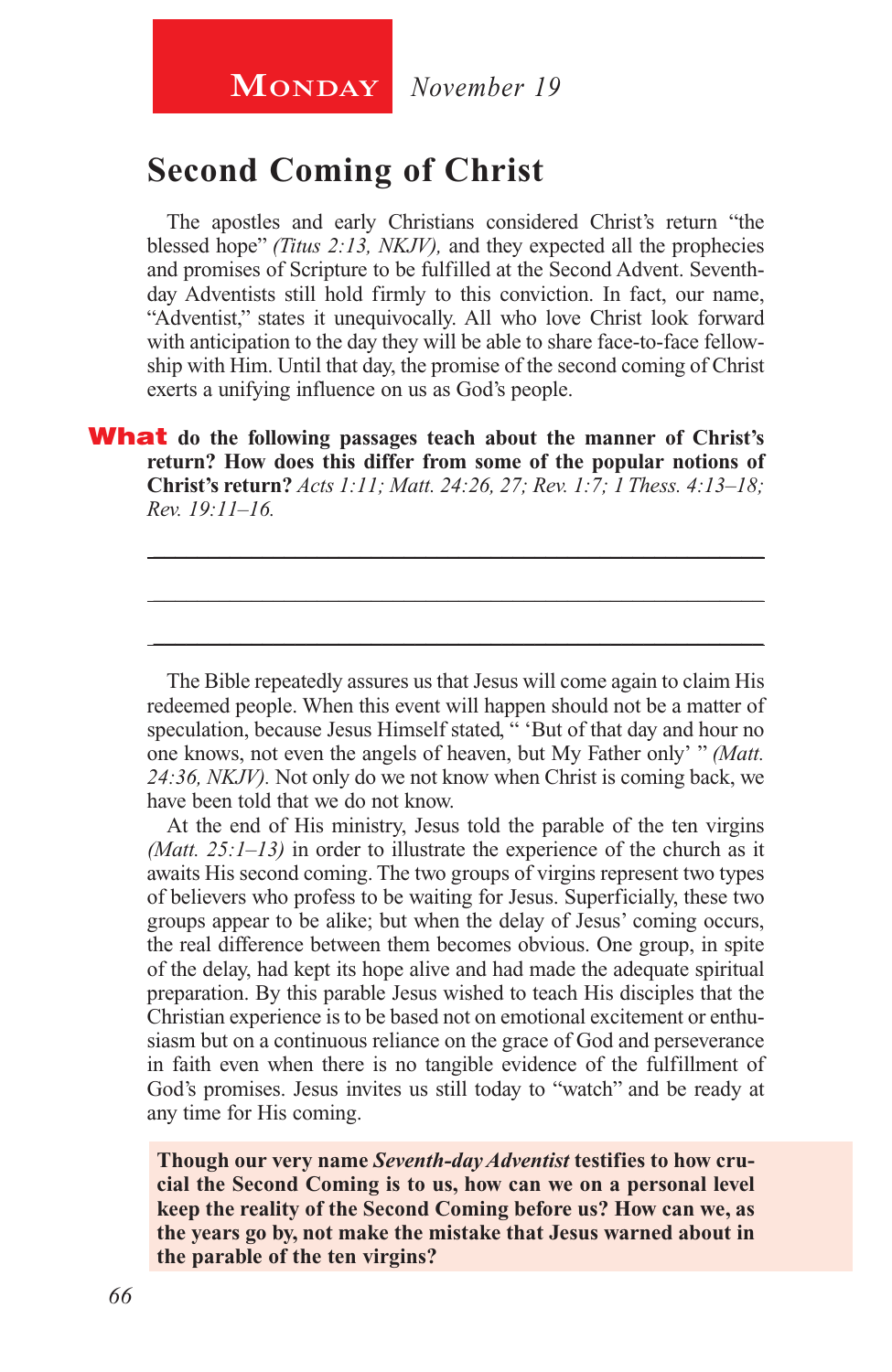### **Jesus' Ministry in the Heavenly Sanctuary**

In the Old Testament, God instructed Moses to build a tabernacle, or sanctuary, to serve as His "dwelling" here on earth *(Exod. 25:8).*  Through its services, the sanctuary is where the people of Israel were taught the plan of salvation. Later, in the time of King Solomon, the portable tabernacle was replaced by a magnificent temple *(1 Kings 5–8).* Both the tabernacle and temple were patterned after the heavenly sanctuary, "the true tabernacle which the Lord erected, and not man" *(Heb. 8:2, NKJV; see also Exod. 25:9, 40).* 

Throughout the Bible, it is assumed that there is a heavenly sanctuary, serving as the primary dwelling place of God. The earthly sanctuary services were "miniprophecies" of the plan of salvation and of Jesus' priestly ministry in heaven.

\_\_\_\_\_\_\_\_\_\_\_\_\_\_\_\_\_\_\_\_\_\_\_\_\_\_\_\_\_\_\_\_\_\_\_\_\_\_\_\_\_\_\_\_\_\_\_\_\_\_\_\_\_\_\_\_

\_\_\_\_\_\_\_\_\_\_\_\_\_\_\_\_\_\_\_\_\_\_\_\_\_\_\_\_\_\_\_\_\_\_\_\_\_\_\_\_\_\_\_\_\_\_\_\_\_\_\_\_\_\_\_\_

\_\_\_\_\_\_\_\_\_\_\_\_\_\_\_\_\_\_\_\_\_\_\_\_\_\_\_\_\_\_\_\_\_\_\_\_\_\_\_\_\_\_\_\_\_\_\_\_\_\_\_\_\_\_\_\_

#### Read **Hebrews 8:6; 9:11, 12, 23–28; and 1 John 1:9–2:2. What do these passages teach concerning Jesus' priestly ministry in heaven?**

Since His ascension, the heavenly sanctuary is the place where Christ conducts His priestly ministry for our salvation *(see Heb. 7:25).* Therefore, we are encouraged to "come boldly to the throne of grace, that we may obtain mercy and find grace to help in time of need" *(Heb. 4:16, NKJV).*

As the earthly tabernacle had two phases of priestly ministry first, on a daily basis in the Holy Place and then once a year in the Most Holy Place—the Scriptures also describe these two phases of Jesus' ministry in heaven. His ministry in the Holy Place in heaven is characterized by intercession, forgiveness, reconciliation, and restoration. Repentant sinners have immediate access to the Father through Jesus the Mediator *(1 John 2:1).* Since 1844, Jesus' ministry in the Most Holy Place deals with the aspects of judgment and cleansing that were done once a year on the Day of Atonement *(Leviticus 16).* The ministry of cleansing the sanctuary also is based on Jesus' shed blood. The atonement performed on this day foreshadowed the final application of the merits of Christ to remove the presence of sin and to accomplish the complete reconciliation of the universe into one harmonious government under God. The doctrine of this two-phase ministry is a unique Adventist contribution to the understanding of the entire plan of salvation.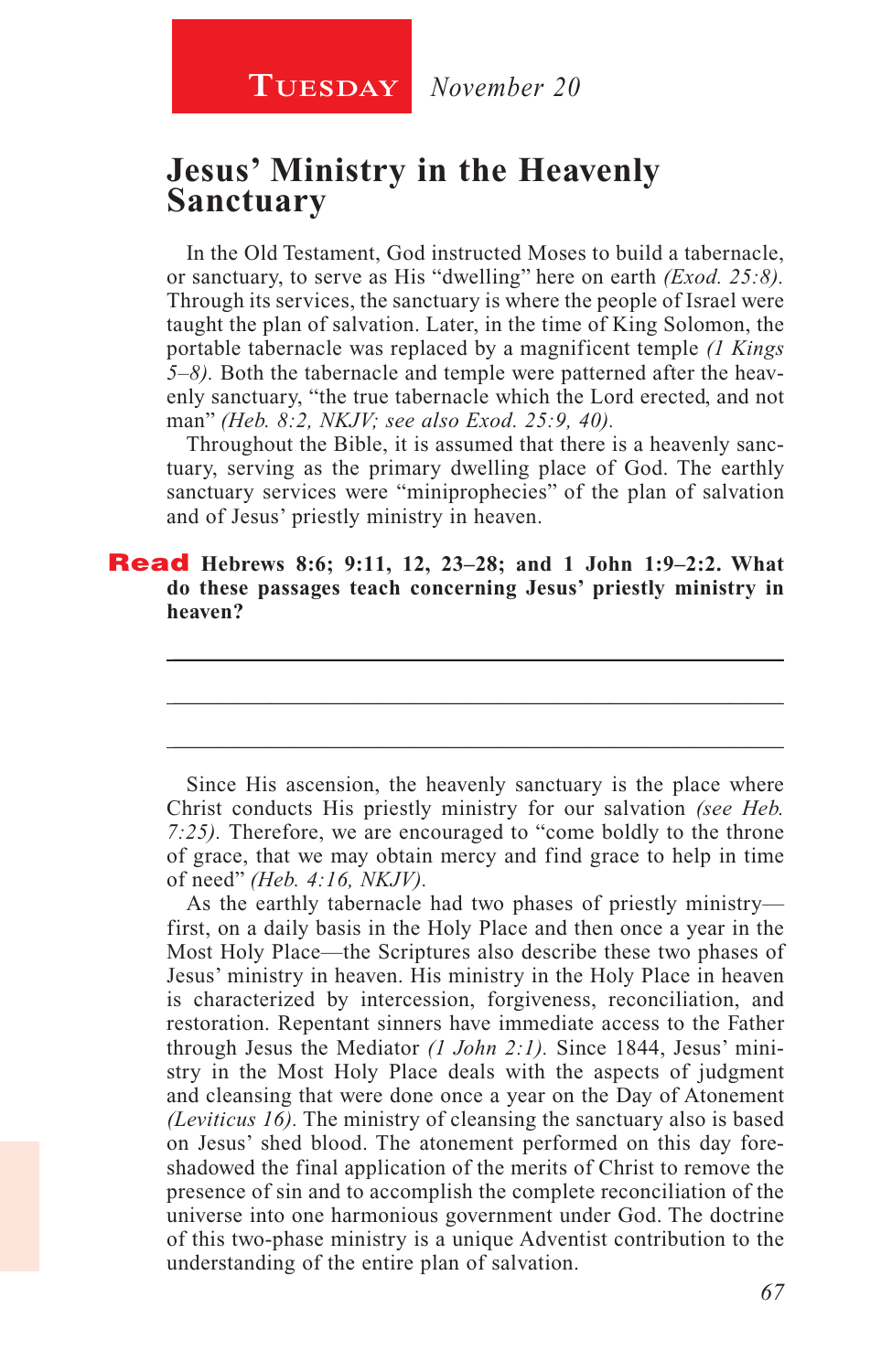**WEDNESDAY** November 21

## **The Sabbath**

Another crucial biblical teaching that Seventh-day Adventists believe and uphold is the seventh-day Sabbath. This is a key doctrine that brings unity and fellowship among us. It is one that, with very few exceptions in Christendom, we alone follow.

The Sabbath is God's gift to humanity right from the Creation week itself *(Gen. 2:1–3).* At Creation, three distinctive divine acts established the Sabbath: (1) God rested on the Sabbath, (2) He blessed the day, and (3) He sanctified it. These three actions instituted the Sabbath as God's special gift, enabling the human race to experience the reality of heaven on earth and to affirm God's six-day Creation. A well-known rabbi, Abraham Joshua Heschel, has called the Sabbath "a palace in time," a holy day when God meets with His people in a special way.

\_\_\_\_\_\_\_\_\_\_\_\_\_\_\_\_\_\_\_\_\_\_\_\_\_\_\_\_\_\_\_\_\_\_\_\_\_\_\_\_\_\_\_\_\_\_\_\_\_\_\_\_\_\_\_\_

\_\_\_\_\_\_\_\_\_\_\_\_\_\_\_\_\_\_\_\_\_\_\_\_\_\_\_\_\_\_\_\_\_\_\_\_\_\_\_\_\_\_\_\_\_\_\_\_\_\_\_\_\_\_\_\_

\_\_\_\_\_\_\_\_\_\_\_\_\_\_\_\_\_\_\_\_\_\_\_\_\_\_\_\_\_\_\_\_\_\_\_\_\_\_\_\_\_\_\_\_\_\_\_\_\_\_\_\_\_\_\_\_

#### What **do the following passages teach about the meaning of the Sabbath for humankind?** *Exod. 20:8–11; Deut. 5:12–15; Ezek. 20:12, 20.*

In our desire to follow Jesus' example *(Luke 4:16),* Seventh-day Adventists observe the seventh-day Sabbath. Jesus' participation in Sabbath services reveals that He endorsed it as a day of rest and worship. Some of His miracles were done on the Sabbath in order to teach the dimension of healing (both physical and spiritual) that comes from the celebration of the Sabbath *(see Luke 13:10–17).* The apostles and early Christians understood that Jesus had not abolished the Sabbath; they themselves kept it as well and attended worship on that day *(Acts 13:14, 42, 44; 16:13; 17:2; 18:4).*

Another beautiful dimension of the Sabbath is its sign of our deliverance from sin. The Sabbath is the memorial of God's salvation of the people of Israel from slavery in Egypt to the rest He promised in the land of Canaan *(Deut. 5:12–15)*. Despite the failure of Israel to enter fully into this rest because of their repeated disobedience and idolatry, God still promises that "there remains therefore a rest for the people of God" *(Heb. 4:9, NKJV).* All who desire to enter into that rest can enter it by faith in the salvation Jesus provides. The observance of the Sabbath symbolizes this spiritual rest in Christ and that we rely only on His merits, and not works, to save us from sin and to give us eternal life. *(See Heb. 4:10, Matt. 11:28–30.)*

**In what very tangible ways has the Sabbath helped you experience the unity and fellowship that Christ desires for His people?**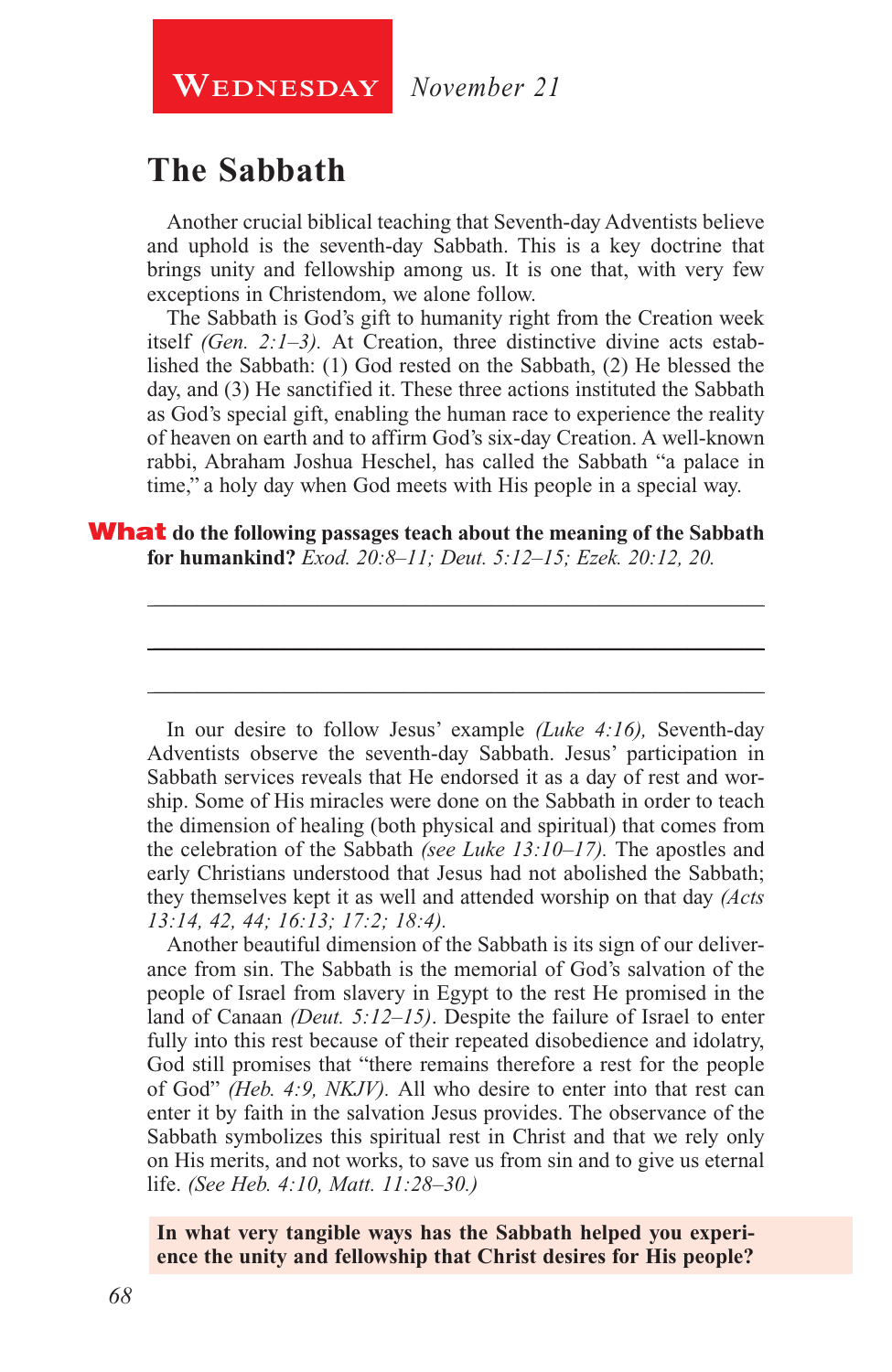### **Death and Resurrection**

At Creation, "God formed man of the dust of the ground, and breathed into his nostrils the breath of life; and man became a living being" *(Gen. 2:7, NKJV).* This account of the creation of humanity reveals that life derives from God. Is immortality an intrinsic aspect of this life? The Bible tells us that only God is immortal *(1 Tim. 6:16);* immortality is not given to humans at birth. In contrast to God, human beings are mortal. Scripture compares our lives with "a vapor that appears for a little time and then vanishes away" *(James 4:14, NKJV),* and at death our lives enter a sleeplike state in which there is no consciousness. *(See Eccl. 9:5, 6, 10; Ps. 146:4; Ps. 115:17; John 11:11–15.)*

 Although people are born mortal and subject to death, the Bible speaks of Jesus Christ as the source of immortality and tells us that He gives the promise of immortality and eternal life to all those who believe in His salvation. "The gift of God is eternal life in Christ Jesus our Lord" *(Rom. 6:23, NKJV).* Jesus "has abolished death and brought life and immortality to light through the gospel" *(2 Tim. 1:10, NKJV).* "For God so loved the world that He gave His only begotten Son, that whoever believes in Him should not perish but have everlasting life" *(John 3:16, NKJV)*. So, there is hope of life after death.

#### Read **1 Corinthians 15:51–54 and 1 Thessalonians 4:13–18. What do these passages tell us about life after death and when immortality will be given to human beings?**

\_\_\_\_\_\_\_\_\_\_\_\_\_\_\_\_\_\_\_\_\_\_\_\_\_\_\_\_\_\_\_\_\_\_\_\_\_\_\_\_\_\_\_\_\_\_\_\_\_\_\_\_\_

\_\_\_\_\_\_\_\_\_\_\_\_\_\_\_\_\_\_\_\_\_\_\_\_\_\_\_\_\_\_\_\_\_\_\_\_\_\_\_\_\_\_\_\_\_\_\_\_\_\_\_\_\_

\_\_\_\_\_\_\_\_\_\_\_\_\_\_\_\_\_\_\_\_\_\_\_\_\_\_\_\_\_\_\_\_\_\_\_\_\_\_\_\_\_\_\_\_\_\_\_\_\_\_\_\_\_

The apostle Paul makes it clear that God bestows immortality upon people, not at the moment of death, but rather at the resurrection, when the last trumpet will sound. While believers receive the promise of eternal life at the moment they accept Jesus as their Savior, immortality is given only at the resurrection. The New Testament knows nothing of the idea of souls going off to heaven immediately at death; this teaching has its roots in paganism, going back to the philosophy of the ancient Greeks, and is not found in either the Old or New Testament.

**How does our understanding of death help us appreciate even more the promise of the Second Coming? How does this belief powerfully unite us as Seventh-day Adventists?**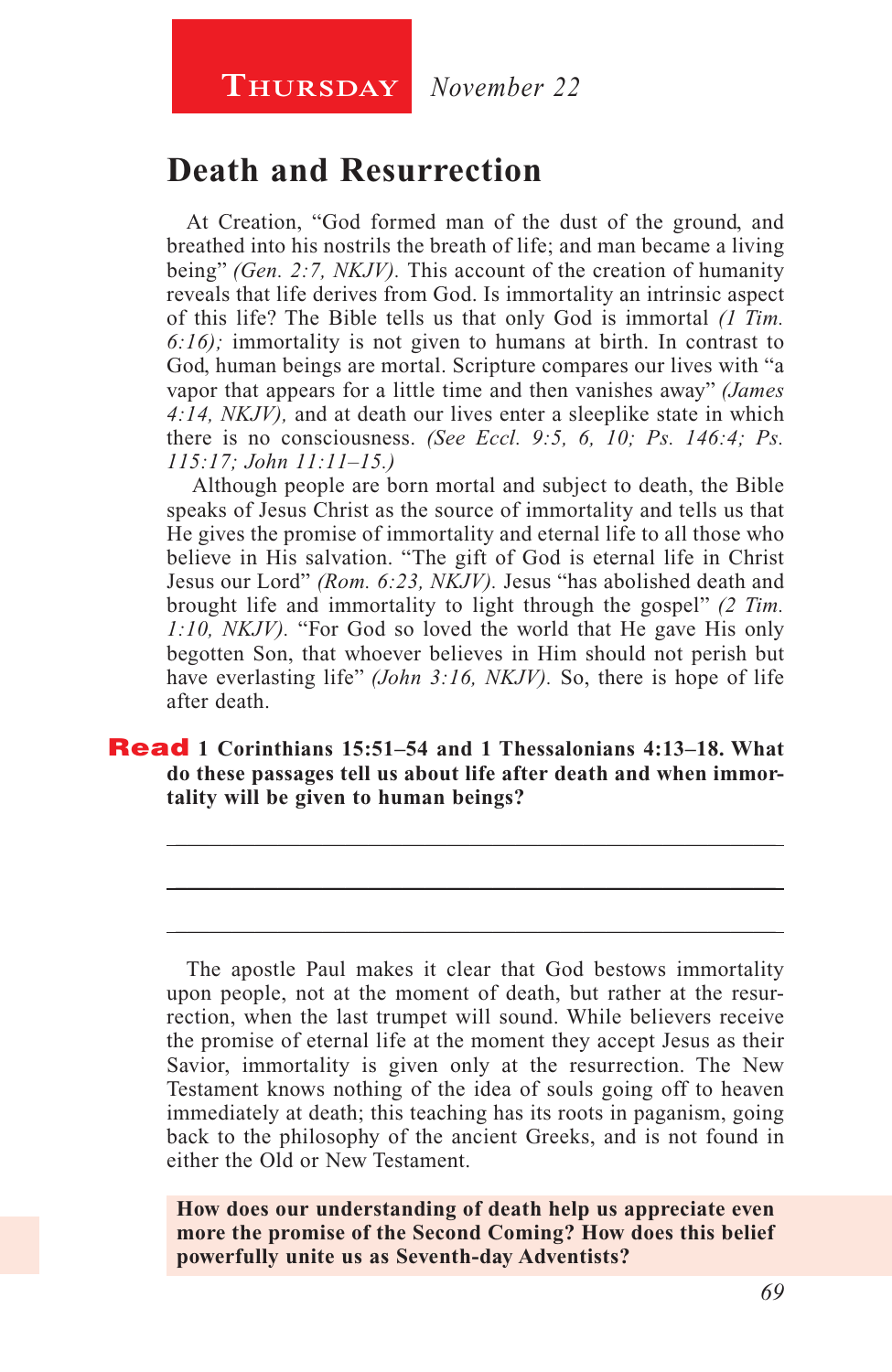**FRIDAY** November 23

**Further Thought:** Ellen G. White, "The Foundations, Pillars, and Landmarks," pp. 28–32, in *Counsels to Writers and Editors*. Read the article "Doctrines, Importance of," pp. 778, 779, in *The Ellen G. White Encyclopedia*.

As Seventh-day Adventists we do share important beliefs in common with some other Christian bodies. The central one, of course, is belief in salvation by faith alone through the atoning and substitutionary death of Jesus. We, along with other Christians, believe that our righteousness is found, not in our own works, but in Christ's righteousness, which is credited to us by faith, an unmerited gift of grace. Or, as Ellen G. White famously wrote: "Christ was treated as we deserve, that we might be treated as He deserves. He was condemned for our sins, in which He had no share, that we might be justified by His righteousness, in which we had no share. He suffered the death which was ours, that we might receive the life which was His."—*The Desire of Ages*, p. 25. At the same time, taken as a whole, our set of fundamental beliefs, and the practices and lifestyle that emerge from those beliefs, make us unique among the Christian world. That's the way it should be, too; if not, why even exist, at least as Seventh-day Adventists? Our love of Jesus and the teaching we proclaim should be the most powerful uniting factors among us.

#### Discussion Questions:

 **In** *Faith and Works***, p. 103, Ellen G. White equates justification with forgiveness of sins. How is an appreciation of our forgiveness and justification in Christ a basis for our fellowship and community with brothers and sisters?**

**2** Think about how important our doctrines are in the context of **church unity. That is, what has brought together millions of people from so many diverse ethnic, religious, political, and cultural backgrounds other than our shared doctrinal beliefs? What does this tell us about how important doctrine is, not just in the context of mission and message but for church unity, as well?**

 **Our very name** *Seventh-day Adventist* **points to two crucial teachings, the seventh-day Sabbath and the Second Advent. One part of our name points to Creation, the other redemption. How are these two teachings related, and in what ways do they together so succinctly capture the essence of who we are as a people?**

**Summary:** Seventh-day Adventists hold in common many fundamental beliefs. Some we hold in common with other Christians; others not. Taken as a whole, these teachings form our identity as a distinct church and are the foundation of our unity in Jesus.